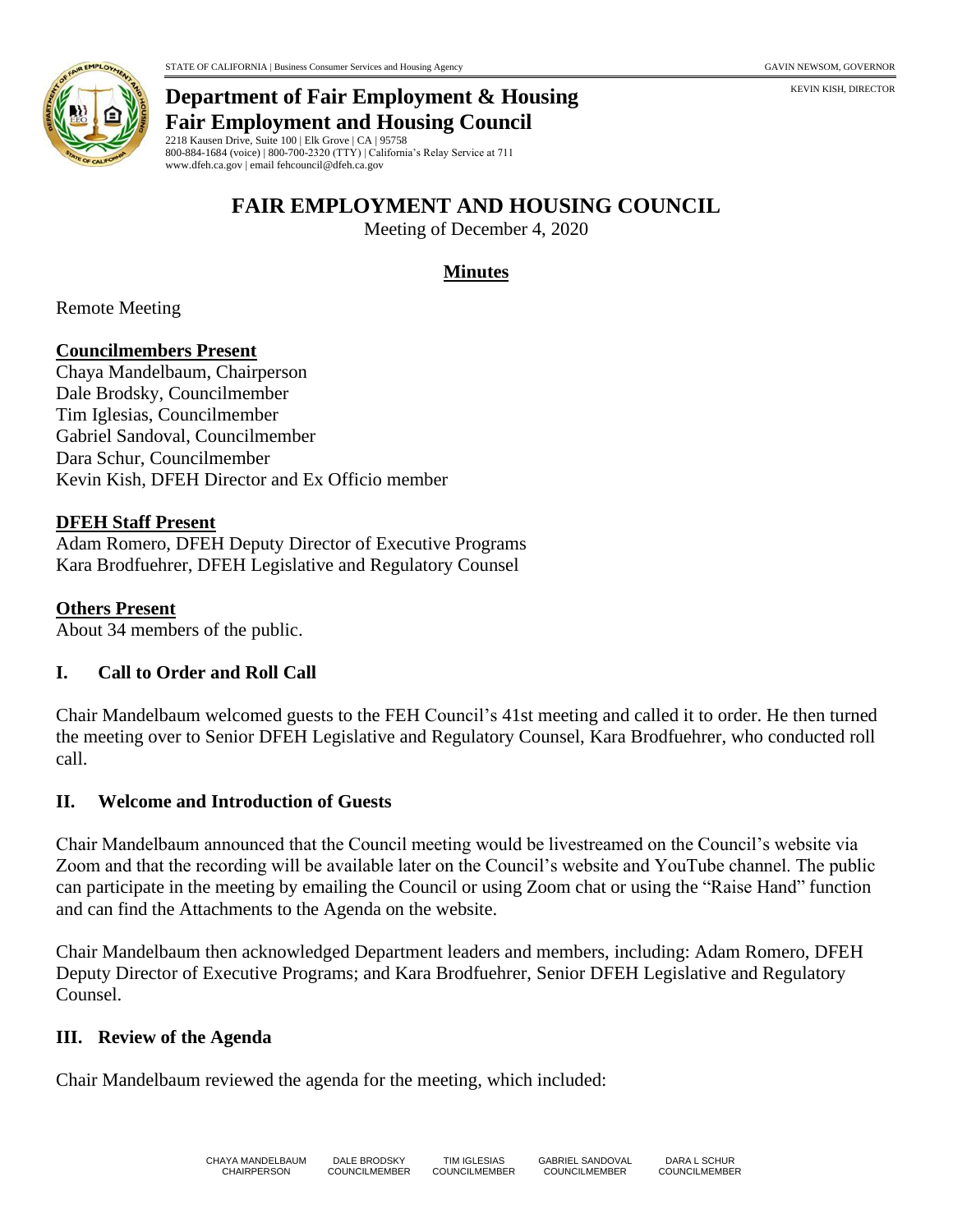- Consideration of Modifications to Housing Regulations Regarding Definitions; Intentional Discrimination; Discriminatory Advertisements, Statements, and Notices; Consideration of Income; Residential Real Estate Related Practices; and Disability
- Consideration of Request for Public Input Regarding Reasonable Accommodations for Associational Disabilities Under the Fair Employment and Housing Act
- Updates from the Council's other subcommittees

## **IV. Approval of the Minutes**

### Attachment A: Minutes from October 26, 2020 Meeting of the Fair Employment and Housing Council

Chair Mandelbaum reviewed the minutes of the October 26, 2020 meeting. During that meeting, the Council considered and voted to finalize Unmodified Text of Employment Regulations Regarding Harassment Prevention Training; and heard updates from the Council's other subcommittees. Chair Mandelbaum asked for public comments on the minutes, and receiving none, the Council voted to approve the minutes unanimously.

### **V. Councilmembers' Reports**

Chair Chaya Mandelbaum and Councilmembers

Councilmember Brodsky reported that she and Branden Butler, DFEH Assistant Deputy Director of Education and Outreach, attended the Hate Action Committee Meeting on October 28. She also noted that November 30 – December 6 is United Against Hate week.

Councilmember Schur stated that the Los Angeles Times did a study of ordinances that penalize individuals with a criminal history and found such ordinances in 140 cities, most of which have rising Black populations.

Chair Mandelbaum announced that he'll be stepping down from his role at the Council at the end of his term.

## **VI. Department of Fair Employment and Housing Report**

Kevin Kish, Director, Department of Fair Employment and Housing

Director Kish noted that the Department is preparing to implement legislation expanding the California Family Rights Act (CFRA), which goes into effect January 1, 2021. He further noted that a new educational factsheet regarding the CFRA changes is available now on the Department's website and updated materials and website content will be available January 1. Director Kish also stated that the Department is implementing SB 973, including developing an online portal for large employers to submit employment data required by that law. Lastly, he reminded employers that December is the last month to comply with the sexual harassment and abusive conduct prevention training deadline, and that DFEH offers free, online trainings in six languages that meet the legal requirement.

**VII. Consideration of Modifications to Housing Regulations Regarding Definitions; Intentional Discrimination; Discriminatory Advertisements, Statements, and Notices; Consideration of Income; Residential Real Estate Related Practices; and Disability** Councilmembers Dara Schur and Tim Iglesias

Attachment B: Modified Text of Proposed Housing Regulations Regarding Definitions; Intentional Discrimination; Discriminatory Advertisements, Statements, and Notices; Consideration of Income; Residential Real Estate-Related Practices; and Disability

A. Discussion by Council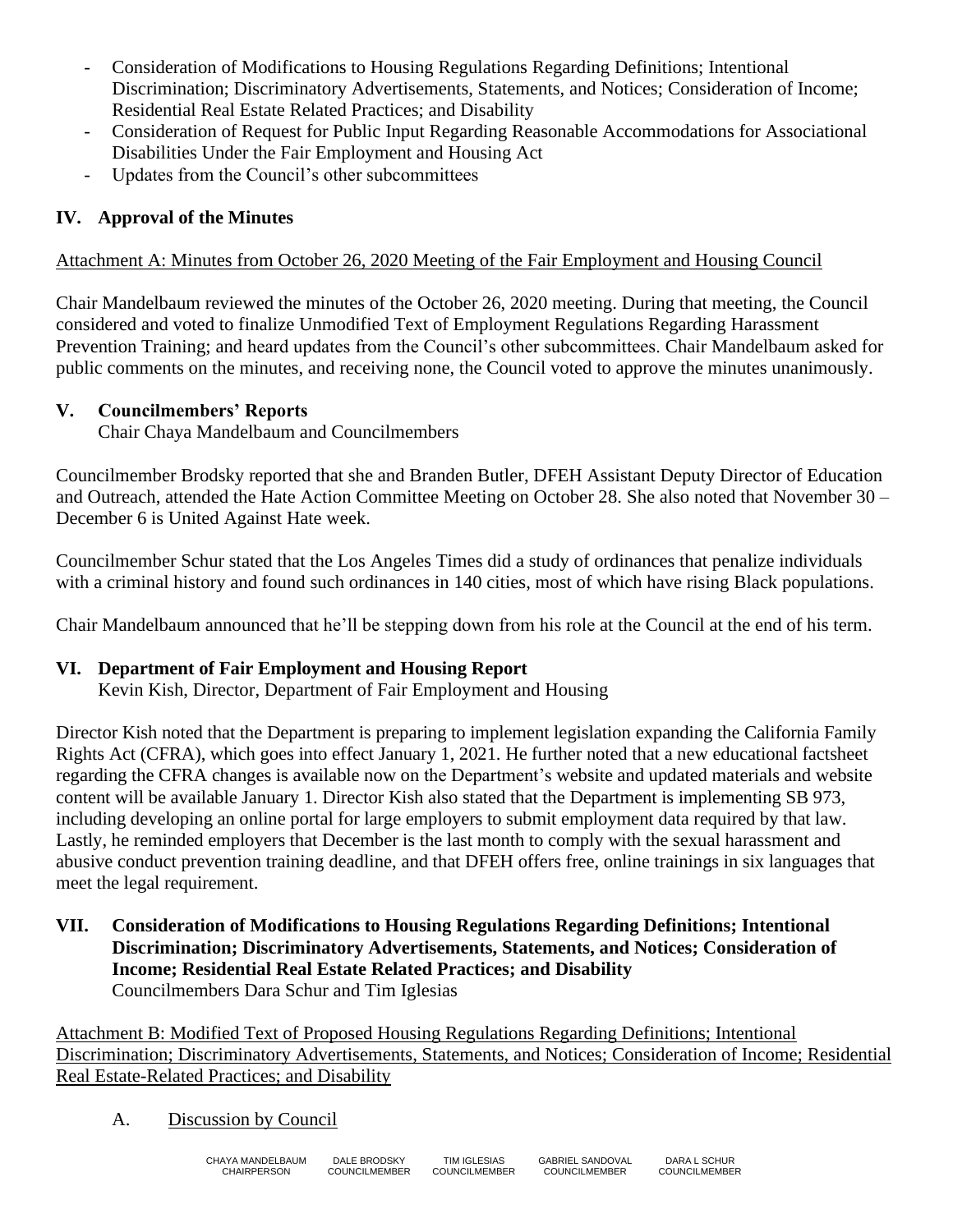Councilmember Schur and Councilmember Iglesias presented the modifications to the regulations since the last Council meeting as a result of public comment.

Councilmember Brodsky suggested adding some clarification to section 12180 regarding the distinction between the responsibilities of subsidized versus unsubsidized housing providers to grant reasonable accommodations and modifications. Councilmember Schur noted that she would like feedback on the proposed regulations as to potential defenses for facially discriminatory policies on page 11 subsection d. Councilmembers also suggested a number of additional structural and line-edit modifications.

B. Public Comment

**Whitney Prout, California Apartment Association:** Ms. Prout thanked the Council for the work on the regulations and noted that the California Apartment Association has concerns that they will submit during the next comment period.

## C. Action by Council

The Council moved, seconded, and unanimously approved a motion to adopt Attachment B, as amended during the meeting, and initiate a 15-day comment period.

#### **VIII. Consideration of Request for Public Input Regarding Reasonable Accommodations for Associational Disabilities Under the Fair Employment and Housing Act** Chair Chaya Mandelbaum and Councilmember Dale Brodsky

Attachment C: Text of Proposed Request for Public Input Regarding Reasonable Accommodations for Associational Disabilities Under the Fair Employment and Housing Act

A. Discussion by Council

Councilmember Brodsky reported that the subcommittee developed a request for public input regarding whether an employer has a duty to engage in an interactive process with and provide reasonable accommodation for an employee who is associated with a person who has, or is perceived to have, a disability. She further noted that, under the draft, public input would be received until February 1, 2021, after which the subcommittee will discuss the results with the Council and determine whether to move forward with regulations. The public can submit input to [fehcouncil@dfeh.ca.gov.](mailto:fehcouncil@dfeh.ca.gov)

B. Public Comment

Genavina Mabary: Ms. Mabary submitted a Zoom comment asking if the subcommittee is seeking legal or employer input.

Chair Mandelbaum responded that the subcommittee would value legal or employer input on the topic.

A. Action by Council

The Council moved, seconded, and unanimously approved a motion to adopt Attachment C and authorize the Department to disseminate it to the public.

## **IX. Update from Criminal History & Employment Hearing Subcommittee**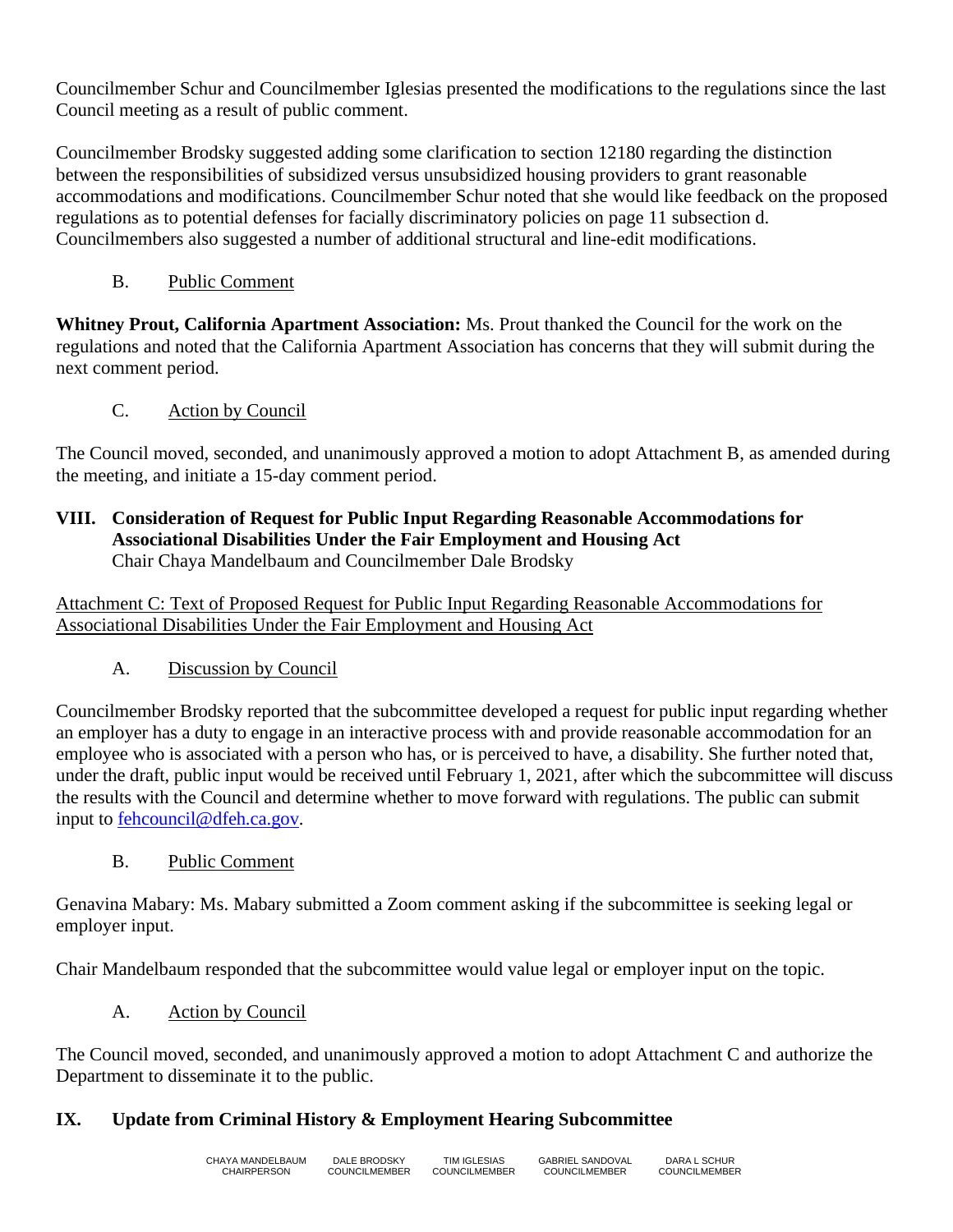Chair Chaya Mandelbaum and Councilmember Gabriel Sandoval

## A. Discussion by Council

Councilmember Sandoval reported that the Criminal History and Employment Hearing produced useful feedback on ways to revise the law surrounding criminal history in employment.

Chair Mandelbaum agreed that the subcommittee will explore implementing suggestions raised during the hearing.

Councilmember Brodsky added that Legal Services for Prisoners with Children has been holding webinars regarding Ban-the-Box and criminal history topics.

## B. Public Comment

None.

- **X. Update from Criminal History & Work Opportunity Tax Credit Subcommittee** Councilmember Gabriel Sandoval
	- A. Discussion by Council

Councilmember Sandoval reported that the subcommittee has completed a draft of the regulations and is considering whether it would be useful to combine it with the Criminal History & Employment Hearing Subcommittee, especially given that now, Judge Ortiz, is no longer on the Council.

B. Public Comment

None.

- **XI. Update from Government Code Section 11135 Regulations Subcommittee** Councilmembers Dale Brodsky and Dara Schur
	- A. Discussion by Council

Councilmember Schur reported that the notice package is currently under review by the California Business, Consumer Services and Housing Agency.

B. Public Comment

None.

**XII. Update from the Hate Violence Hearing Subcommittee** Councilmember Dale Brodsky

## A. Discussion by Council

Councilmember Brodsky noted that the subcommittee may have more to report by the next Council meeting.